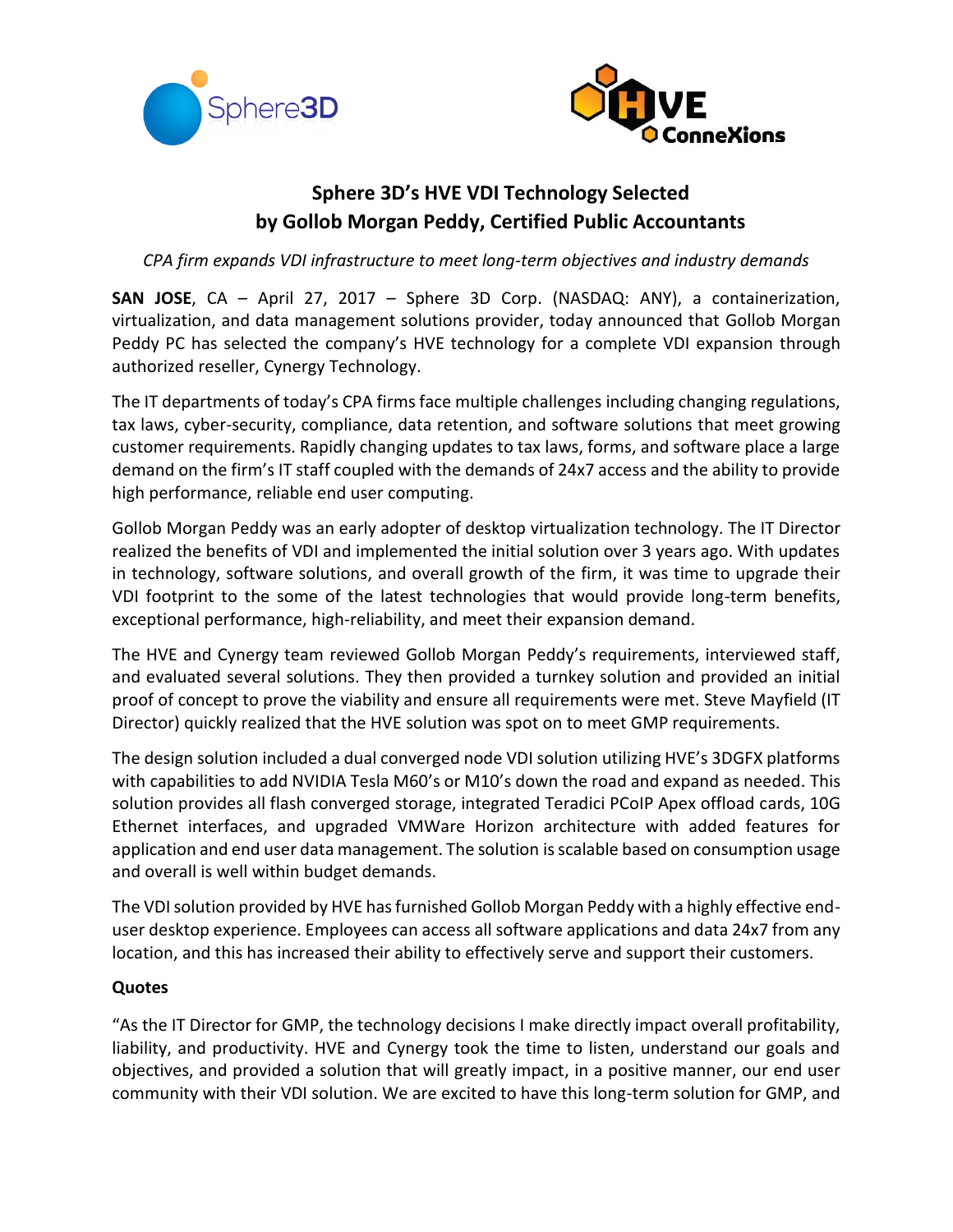HVE's platforms are delivering as promised," said Steve Mayfield, IT Director, Gollob Morgan Peddy PC.

Joseph O'Daniel, President of Virtualization and Professional Services at Sphere 3D, stated: "HVE has thoroughly enjoyed working through the POC and VDI solution process with Gollob Morgan Peddy. Mr. Mayfield and his staff have certainly set up their company with next-generation technology that we feel confident will maintain a successful and safe technology environment. It has been so rewarding to see a large accounting firm adopt our 3DGFX VDI appliance and enjoy its many benefits."

## **About Gollob Morgan Peddy PC**

Gollob Morgan Peddy PC is a leading provider of tax, audit, and advisory services in East Texas. The firm serves a varied array of clients including governmental entities, non-profits, manufacturers, construction companies, oil and gas companies, and medical, legal, and entrepreneurial businesses of all sizes. Their team of professionals includes a staff of skilled accountants, bookkeepers, technology consultants, and management consultants focused on the financial success of their clients.

#### **About HVE**

HVE ConneXions, recently acquired by Sphere 3D, is a fast-growing technology manufacturer of next generation storage and virtualization hardware. Its engineering philosophy is dedicated to creating Manageable, Scalable, Reproducible, and Predictable (MSRP) solutions based on proven virtualization technologies running on high-performance, next generation hardware. For more information and technical specifications on the HVE product line, visit www.hveconnexions.com.

### **About Cynergy Technology**

Cynergy Technology is a recognized regional technology leader with expertise in the fields of Systems Design, Technology Integration, Support Services, and End-User Training. They provide organizations with advanced solutions engineered to the most critical information systems specifications, providing consultation, development, design engineering, acquisition, installation, configuration, technical support, warranty repair, and custom training. Visit [www.cynergytech.com](http://www.cynergytech.com/) for more information on Cynergy Technology.

#### **About Sphere 3D**

Sphere 3D Corp. (NASDAQ: ANY) delivers containerization, virtualization, and data management solutions via hybrid cloud, cloud and on-premises implementations through its global reseller network and professional services organization. Sphere 3D, along with its wholly owned subsidiaries [Overland](http://www.overlandstorage.com/) Storage, and [Tandberg](http://www.tandbergdata.com/us/) Data, has a strong portfolio of brands, including [HVE](http://www.hveconnexions.com/) [ConneXions](http://www.hveconnexions.com/) and UCX [ConneXions,](http://www.ucxs.net/) dedicated to helping customers achieve their IT goals. For more information, visit [www.sphere3d.com.](http://www.sphere3d.com/) Follow us on Twitter [@Sphere3D,](https://twitter.com/Sphere3D?ref_src=twsrc%5Etfw) [@overlandstorage,](https://twitter.com/OverlandStorage) and [@tandbergdata](https://twitter.com/@tandbergdata)

#### *Safe Harbor Statement*

This press release contains forward-looking statements that involve risks, uncertainties, and assumptions that are difficult to predict. Actual results and the timing of events could differ materially from those anticipated in such forward-looking statements as a result of risks and uncertainties including our inability to comply with the covenants in our credit facilities or to obtain additional debt or equity financing; any increase in our future cash needs; our ability to successfully integrate the UCX and HVE ConneXions